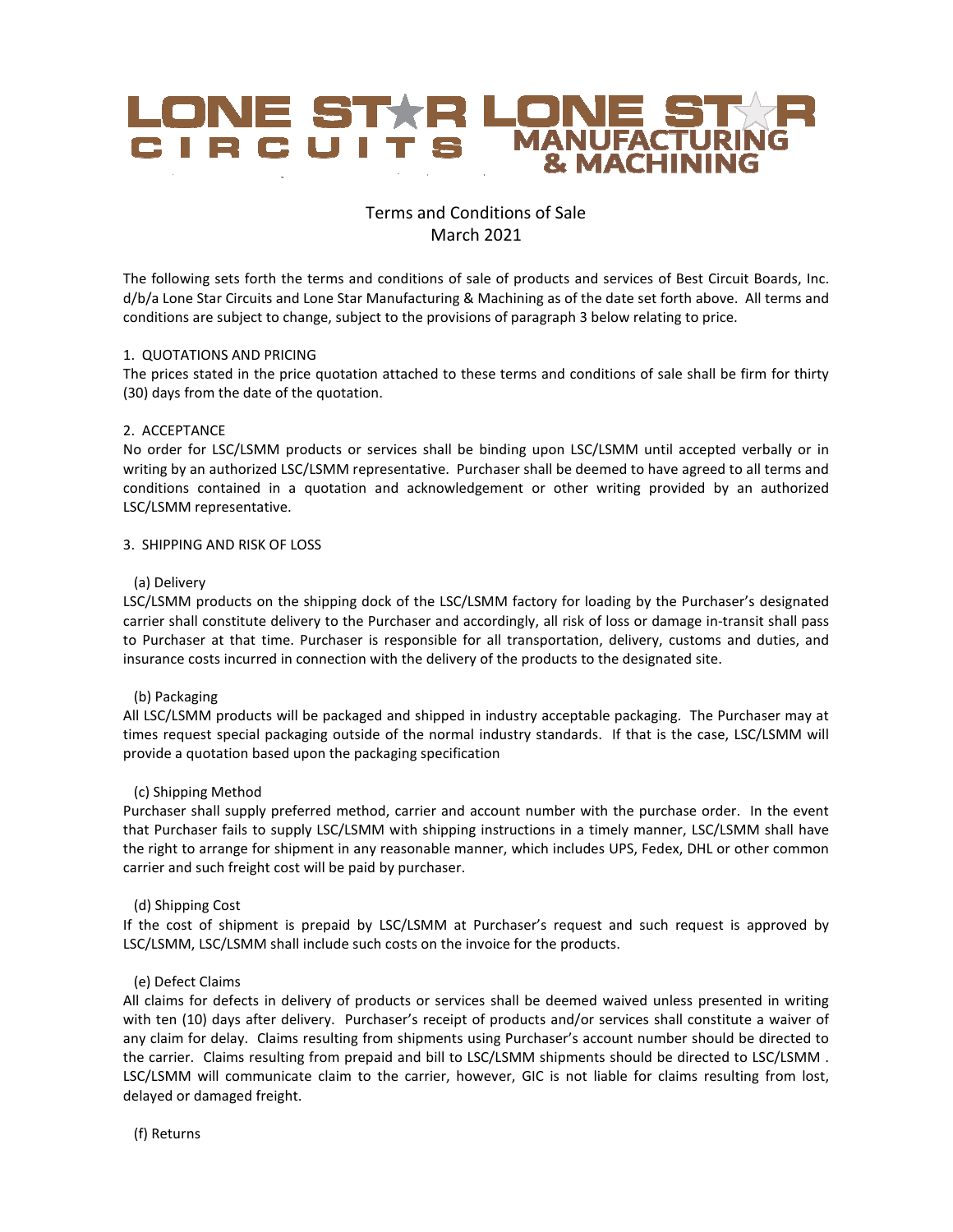No product shall be returned without authorization and shipping instructions from LSC/LSMM . All freight forwarding, transportation or any other shipping costs and custom clearance charges shall be paid by the Purchaser.

## 4. PAYMENT

All invoices to domestic customers shall be payable in full within thirty (30) days of the invoice, unless otherwise specified in the attached quotation. All payments not made when due shall be subject to a late charge of 1.5% per month of current balance, or the maximum allowed by law. Unless otherwise agreed by LSC/LSMM in writing, International payment terms are by Confirmed Irrevocable Letter of Credit, confirmed and payable through a bank approved by LSC/LSMM.

## 5. CANCELLATION

Purchaser shall advise LSC/LSMM of cancellation (whether wholly or in part) in writing. Upon receipt of Purchaser's written notification of cancellation, LSC/LSMM will arrange to stop all work on the products and/or services cancelled as promptly as reasonably possible.

Purchaser agrees to reimburse LSC/LSMM for the full cost of all labor, supplies and materials, engineering work, services, and all commitments made by LSC/LSMM with respect to the relevant products and services up to the time of LSC/LSMM's receipt of notice to cancel. Base cancellation charges will be determined by the order location of the following rates: Material ordered/Received 25%, Layer Fabrication 40%, Drill 65%, Outer Layer through Plate 75%, Soldermask to Rout 90%, Electrical Test 100%. Customer will be invoiced on original ship date and original PO# for all charges.

## 6. TAXES

Purchase orders must state the existence and amount of any tax, fee, or charge if LSC/LSMM must collect such tax, fee or charge from Purchaser and pay it to the authorities.

## 7. WARRANTY

LSC/LSMM warrants the product manufactured by it to be free from defects in material and workmanship for a period of one year. The warranty commences on the date of shipment, and includes labor and material.

LSC/LSMM reserves the right to reject RMAs for warranty based on LSC/LSMM's evaluation and sole determination.

LSC/LSMM's sole and exclusive obligation under these warranty provisions shall be to repair, or at its sole option, exchange defective products but only if: (i) Purchaser reports the defect to LSC/LSMM in writing and provides a description of the defective product and complete information about the manner of its discovery; (ii) LSC/LSMM has the opportunity to investigate the reported defect and determine that the defect arises from faulty material or workmanship; and (iii) upon request by LSC/LSMM Purchaser returns the affected product, part or component to a location designated by LSC/LSMM.

THE WARRANTIES SET FORTH ABOVE ARE EXCLUSIVE AND ARE IN LIEU OF ALL OTHER EXPRESS OR IMPLIED WARRANTIES, INCLUDING WARRANTIES OF MERCHANTABILITY, FITNESS FOR A PARTICULAR PURPOSE, OR WARRANTIES ARISING FROM A COURSE OF DEALIING OR USAGE OF TRADE.

In no event shall the liability of LSC/LSMM to the Purchaser arising under or in connection herewith exceed the original invoice amount of all products purchased pursuant to such invoice. LSC/LSMM shall not in any event have obligations or liabilities to the Purchaser or any other party for loss of profits, loss of use or incidental, special or consequential damages, whether based on contract, tort (including any negligence), strict liability, or any other theory or form of action, even if LSC/LSMM has been advised of the possibility thereof, arising out of or in connection with the manufacture, sale, delivery, use, repair or performance of the LSC/LSMM products or any failure or delay in connection with any of the foregoing or breach of any warranty set forth herein.

## 8. REMEDIES

In addition to LSC/LSMM remedies as stated elsewhere in these terms and conditions, and in addition to other available remedies, LSC/LSMM shall have the following remedies: in the event Purchaser fails to make any payment when due, LSC/LSMM shall be entitled to: (i) offset the overdue amount against any other funds of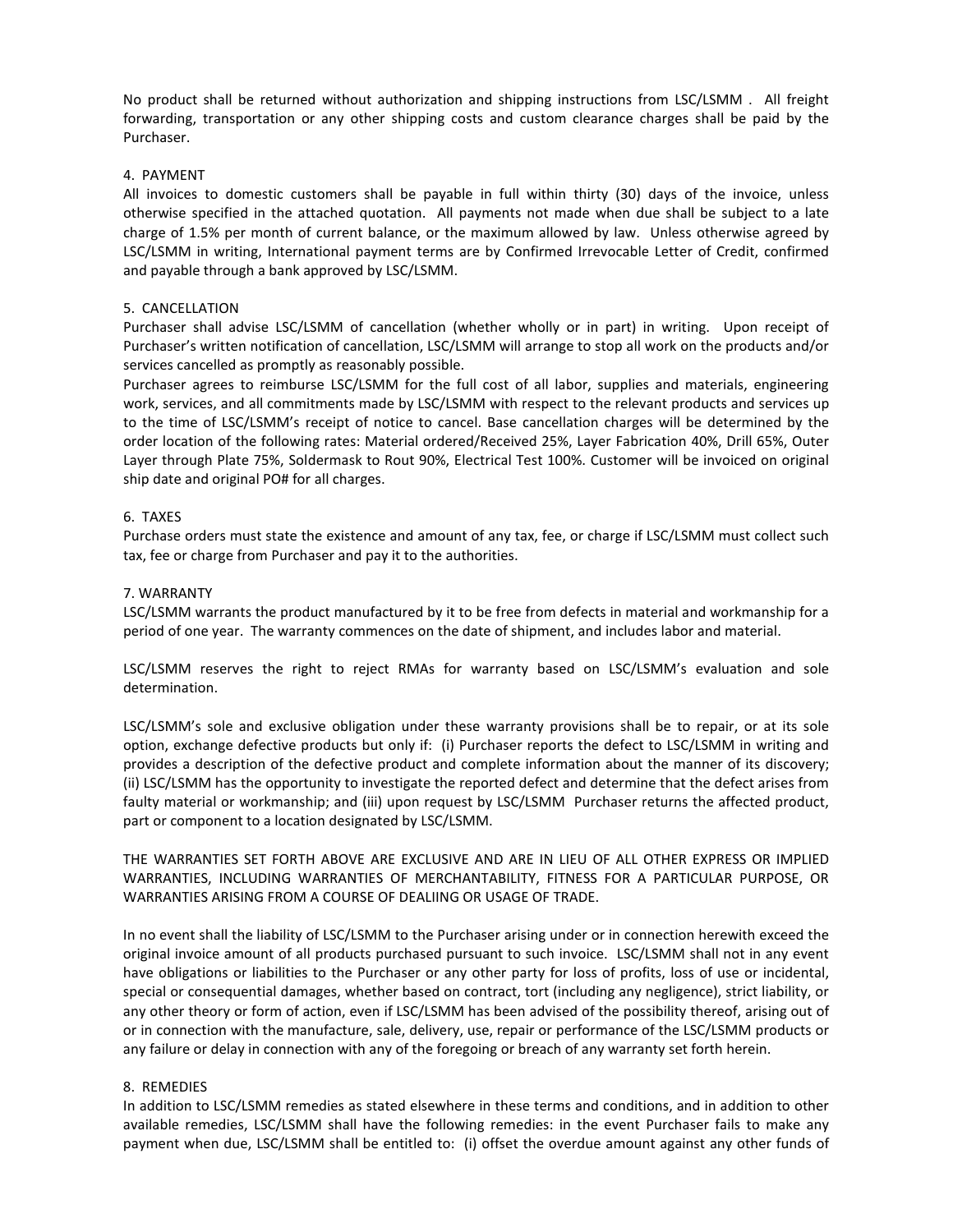Purchaser in LSC/LSMM custody; (ii) terminate LSC/LSMM obligations under these terms and conditions of sale and/or any outstanding purchase order, in which case Purchaser shall be liable for any amount payable to LSC/LSMM Pursuant to paragraph 2 above; (iii) delay manufacture or delivery of all or part of the products and/or delay performance of the related services sold to Purchaser under this or any other purchase order or sale agreement between Purchaser and LSC/LSMM and/or (iv) recover or require Purchaser to return forthwith, at Purchaser's expense (including proper insurance with respect thereto), all products and other materials which GIC provided to Purchaser and with respect to which Purchaser failed to make timely payment.

Without otherwise limiting LSC/LSMM's right to change the terms and conditions of sale as provided in paragraph 1 above, if LSC/LSMM at any time and in its sole discretion determines that Purchaser's financial condition or conduct jeopardizes LSC/LSMM right to payment, LSC/LSMM may require payment in advance of shipping all or part of the products or performing related services pursuant to these terms and conditions of sale. LSC/LSMM shall have the right to obtain an injunction against unauthorized copying or use of LSC/LSMM designated confidential information in violation of any confidentiality agreement. LSC/LSMM reserves the right to assign any overdue amounts to a third party collection agency. Purchaser will be responsible for all collection expenses.

## 9. LIMITATION OF LIABILITY

In addition to the limitations of LSC/LSMM's liability set forth in paragraph 7 above, the following limitations are also applicable:

In addition to any other limitations on LSC/LSMM liability under this Agreement, LSC/LSMM total liability to Purchaser for any and all causes of action, regardless of form, shall not exceed the aggregate purchase price of the products and services sold to Purchaser as stated in the price quotation herein attached and in other applicable conditions of sale signed by an authorized LSC/LSMM representative.

EXCEPT AS HEREIN PROVIDED LSC/LSMM SHALL NOT BE LIABLE TO PURCHASER OR ANYONE ELSE FOR ANY OTHER EXPENSE, INJURY, LOSS OR DAMAGE WHETHER DIRECT OR CONSEQUENTIAL, INCLUDING, BUT NOT LIMITED TO, LOSS OF PROFITS, LOSS OF USE OF THE PRODUCT OR PRODUCTION, LOSS OF INFORMATION OR INCREASED COST OF OPERATION OR DELAYS IN OPERATION arising in connection with the sale, repair, use of, or inability to use the products for any reason. The provisions of this section shall survive any termination of these terms and conditions of sale.

## 10. FORCE MAJEURE

LSC/LSMM shall not be held responsible or liable for any loss or damage resulting from a delay in the delivery of the products or any failure to perform its obligations to Purchaser if the causes of such delay or failure are attributable to Acts of God, governmental authority or Purchaser, or due to strikes, embargoes, supply shortages or other causes beyond the reasonable control of LSC/LSMM. In the event any delay occurs because of these causes, the date of delivery shall be extended by at least the period of time attributable to the delay.

## 11. INDEMNIFICATION

Purchaser shall defend, indemnify and hold LSC/LSMM harmless from any and all liability, claims, losses, damages, costs and expenses (including reasonable attorney's fees and costs) arising from Purchaser's breach of these terms and conditions of sale. Purchaser shall also defend, indemnify, and hold LSC/LSMM harmless from liability in contract, tort or for copyright, trademark, patent or other intellectual property infringement for any products furnished and manufactured by LSC/LSMM in accordance with designs proposed by Purchaser.

## 12. EXPORTS

Equipment manufactured by LSC/LSMM may be subject to export control by the U.S. Department of Commerce and, possibly, may not be exported without application and issuance of appropriate licenses from the Department of Commerce. Purchaser is responsible for obtaining the appropriate export licenses when reselling any of LSC/LSMM's products or any equipment in which LSC/LSMM's product is incorporated, at any time, to a party other than that which was named in the original purchase order or contract of sale as the end user of the LSC/LSMM product or equipment.